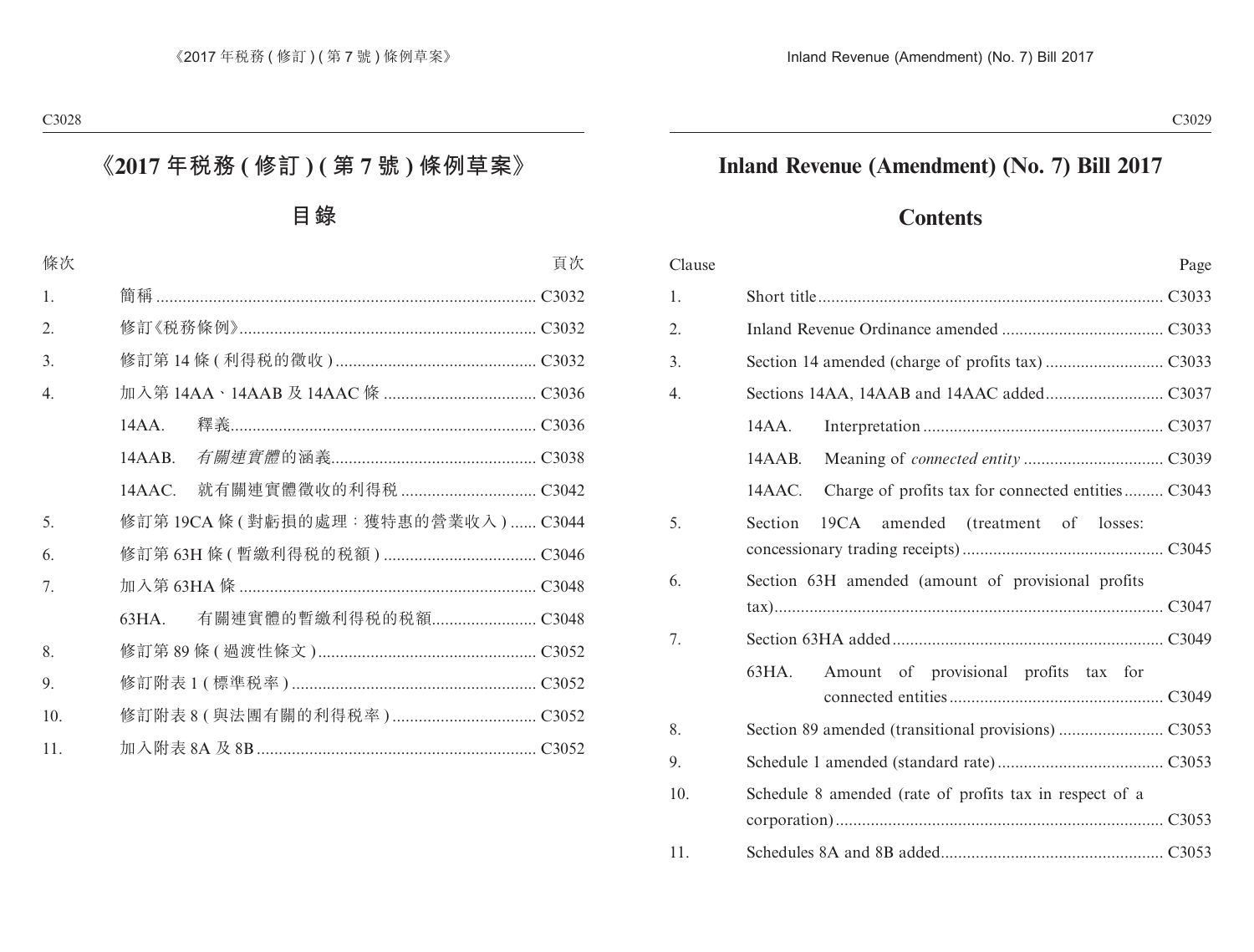| Clause |             | Page                                  |
|--------|-------------|---------------------------------------|
|        | Schedule 8A | Two-tiered Rates of Profits Tax—      |
|        |             |                                       |
|        | Schedule 8B | Two-tiered Rates of Profits Tax—      |
|        |             |                                       |
| 12.    |             |                                       |
|        | Schedule 43 | Transitional Provisions Relating to   |
|        |             | Provisional Profits Tax in respect of |
|        |             |                                       |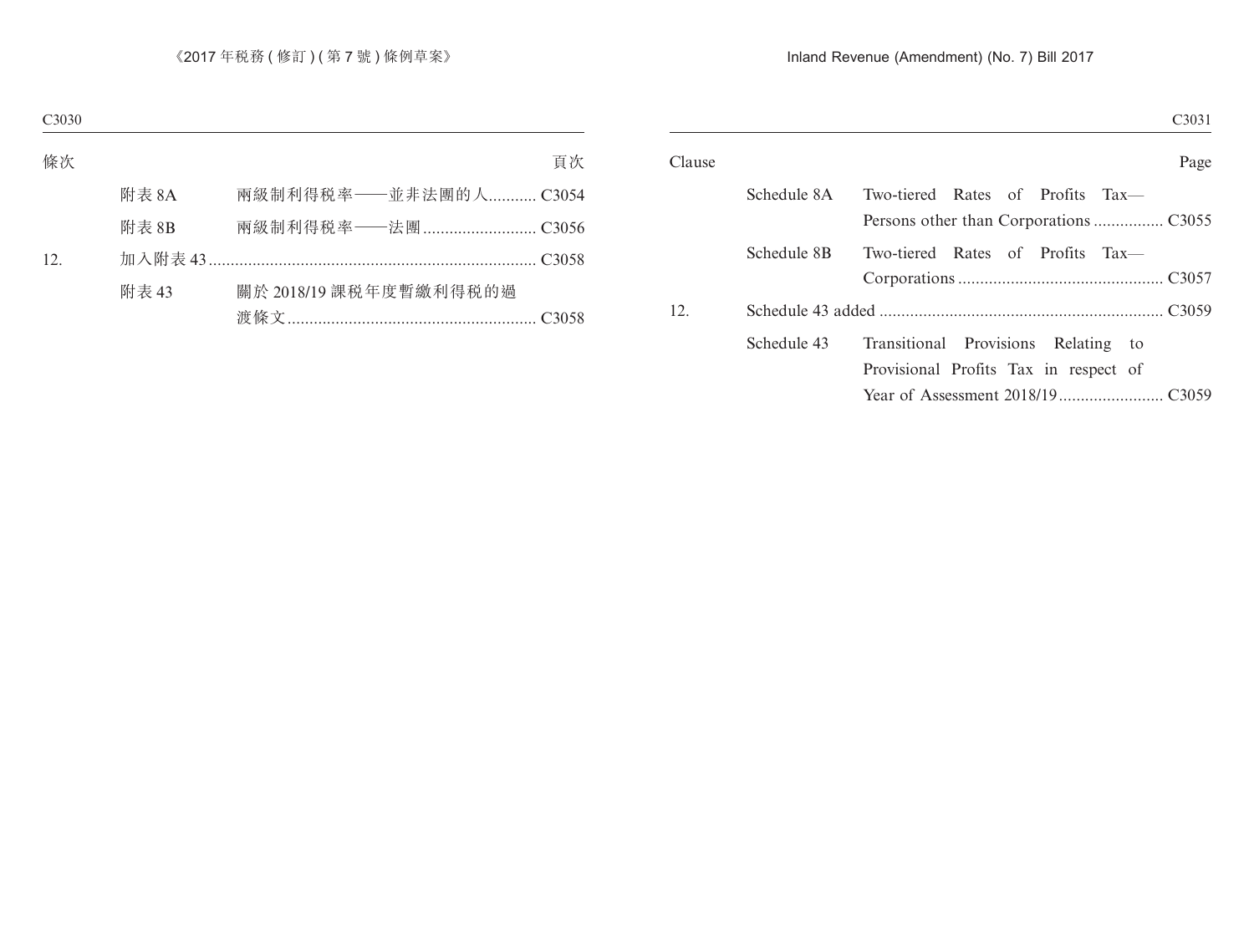# A BILL

# To

Amend the Inland Revenue Ordinance to lower the rate of profits tax on assessable profits that are not more than a specified threshold for the years of assessment commencing on or after 1 April 2018.

Enacted by the Legislative Council.

#### **1. Short title**

This Ordinance may be cited as the Inland Revenue (Amendment) (No. 7) Ordinance 2017.

#### **2. Inland Revenue Ordinance amended**

The Inland Revenue Ordinance (Cap. 112) is amended as set out in sections 3 to 12.

#### **3. Section 14 amended (charge of profits tax)**

 $(1)$  Section  $14(1)$ —

#### **Repeal**

"at the standard rate".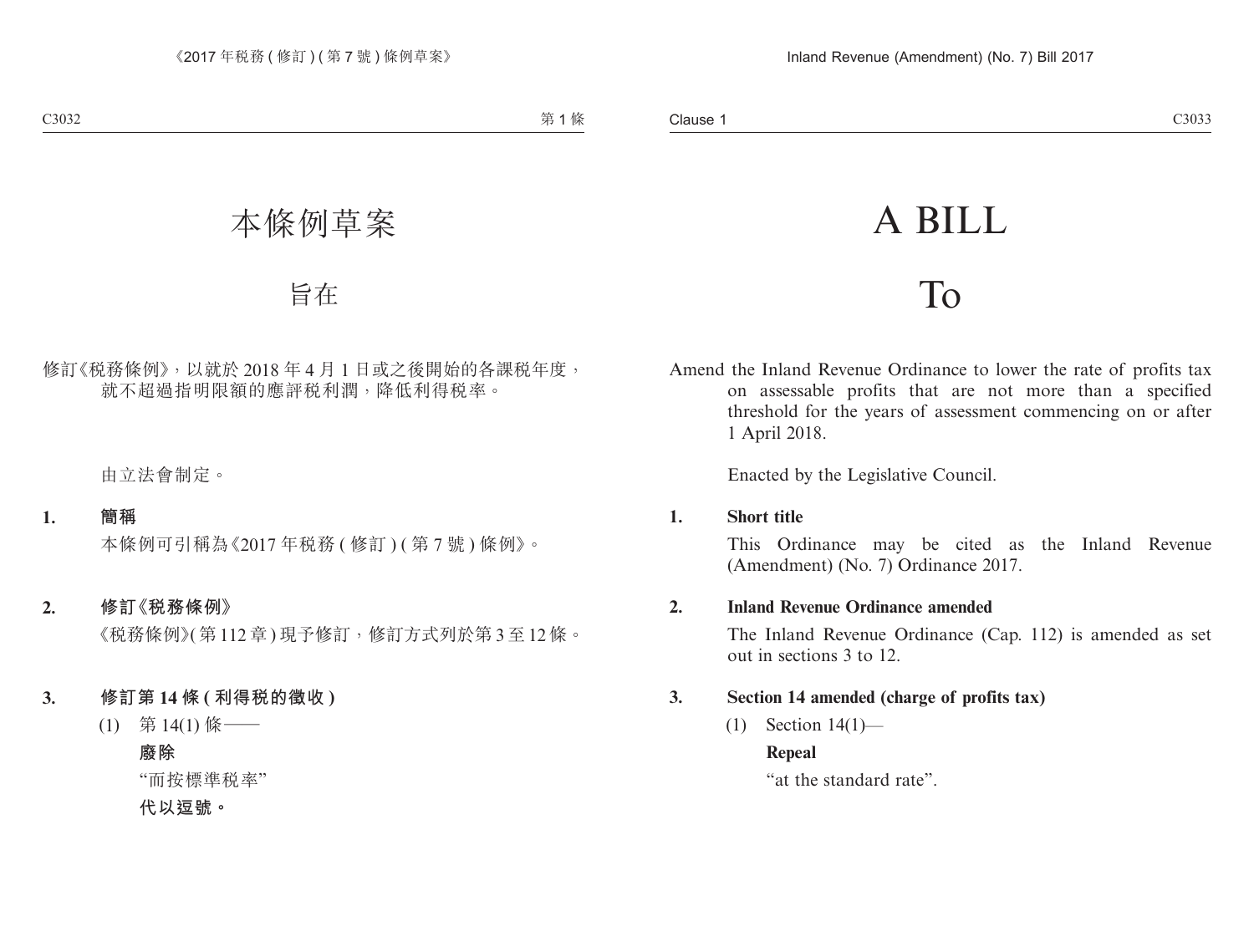- (2) Section 14— **Repeal subsection (2) Substitute**
	- "(2) For a person other than a corporation, the tax is to be charged on the assessable profits of the person—
		- (a) for any year of assessment commencing before 1 April 2018—at the standard rate; or
		- (b) for any year of assessment commencing on or after 1 April 2018—in accordance with section 1 of Schedule 8A.
		- (3) For a corporation, the tax is to be charged, subject to subsections (4) and (5), on the assessable profits of the corporation—
			- (a) for any year of assessment commencing before 1 April 2018—at the rate specified in Schedule 8; or
			- (b) for any year of assessment commencing on or after 1 April 2018—in accordance with section 2(a) of Schedule 8B.
		- (4) If a corporation is a partner in a partnership, in relation to any share of assessable profits of the partnership apportioned to the corporation under section 22A, the tax is to be charged—
			- (a) for any year of assessment commencing before 1 April 2018—at the rate specified in Schedule 8; or
			- (b) for any year of assessment commencing on or after 1 April 2018—in accordance with section 2(b) of Schedule 8B.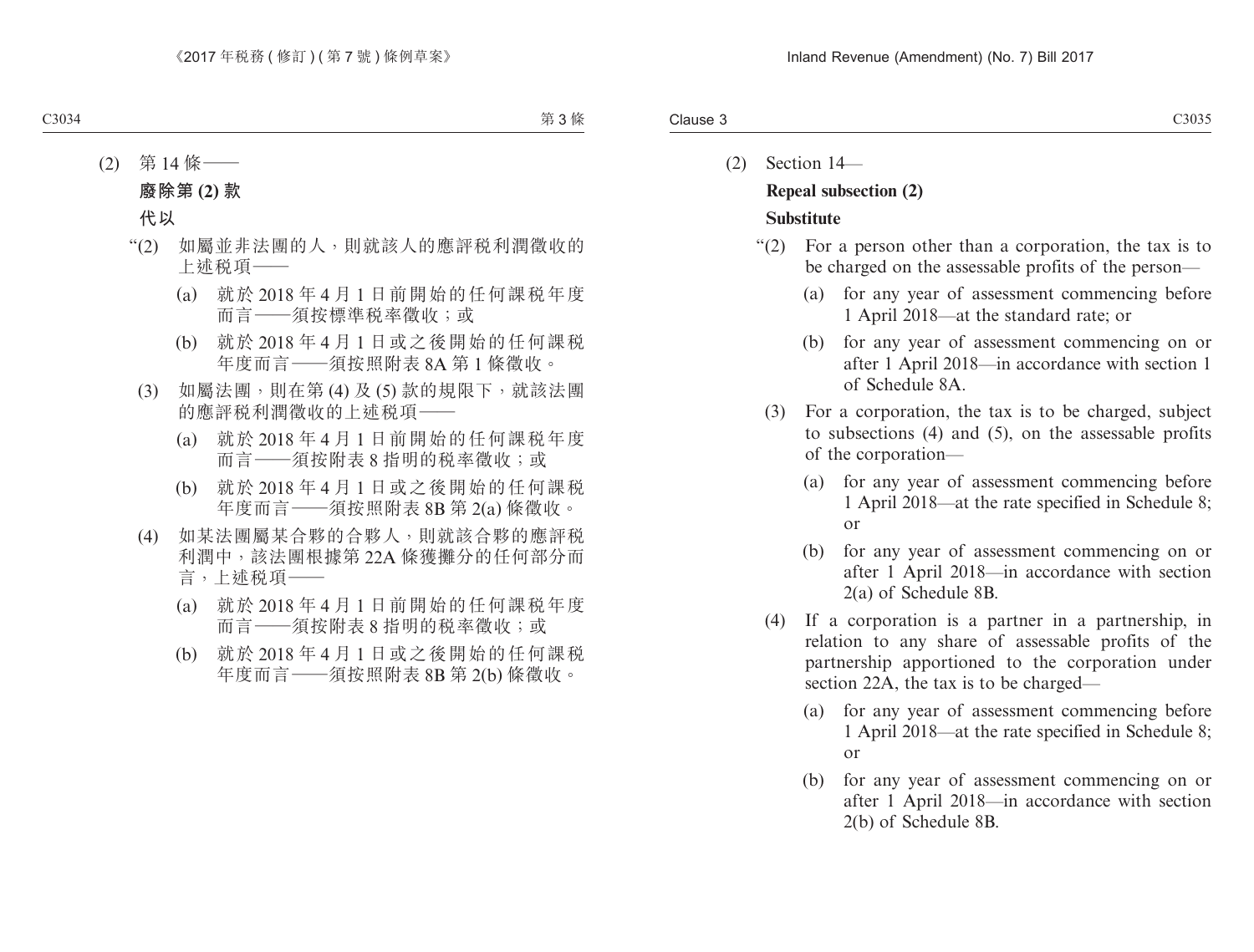(5) If a corporation has made an election under section 14B(2)(a), 14D(5)(b), 14H(4)(b) or 14J(5)(b) in respect of a portion of its assessable profits, then, in relation to the rest of its assessable profits, the tax is to be charged at the rate specified in Schedule 8.".

#### **4. Sections 14AA, 14AAB and 14AAC added**

After section 14—

**Add**

#### "**14AA. Interpretation**

(1) In this section and sections 14AAB and 14AAC *entity* (實體) means—

- (a) a natural person;
- (b) a body of persons; or
- (c) a legal arrangement, including—
	- (i) a corporation;
	- (ii) a partnership; and
	- (iii) a trust;
- *sole proprietorship business* (獨資經營業務), in relation to a natural person, means a trade, profession or business carried on by the person as a sole proprietor.
- (2) For the purposes of section 14AAB(1)(c), if a natural person carries on more than one sole proprietorship business, the person is taken to be a separate entity in relation to each sole proprietorship business.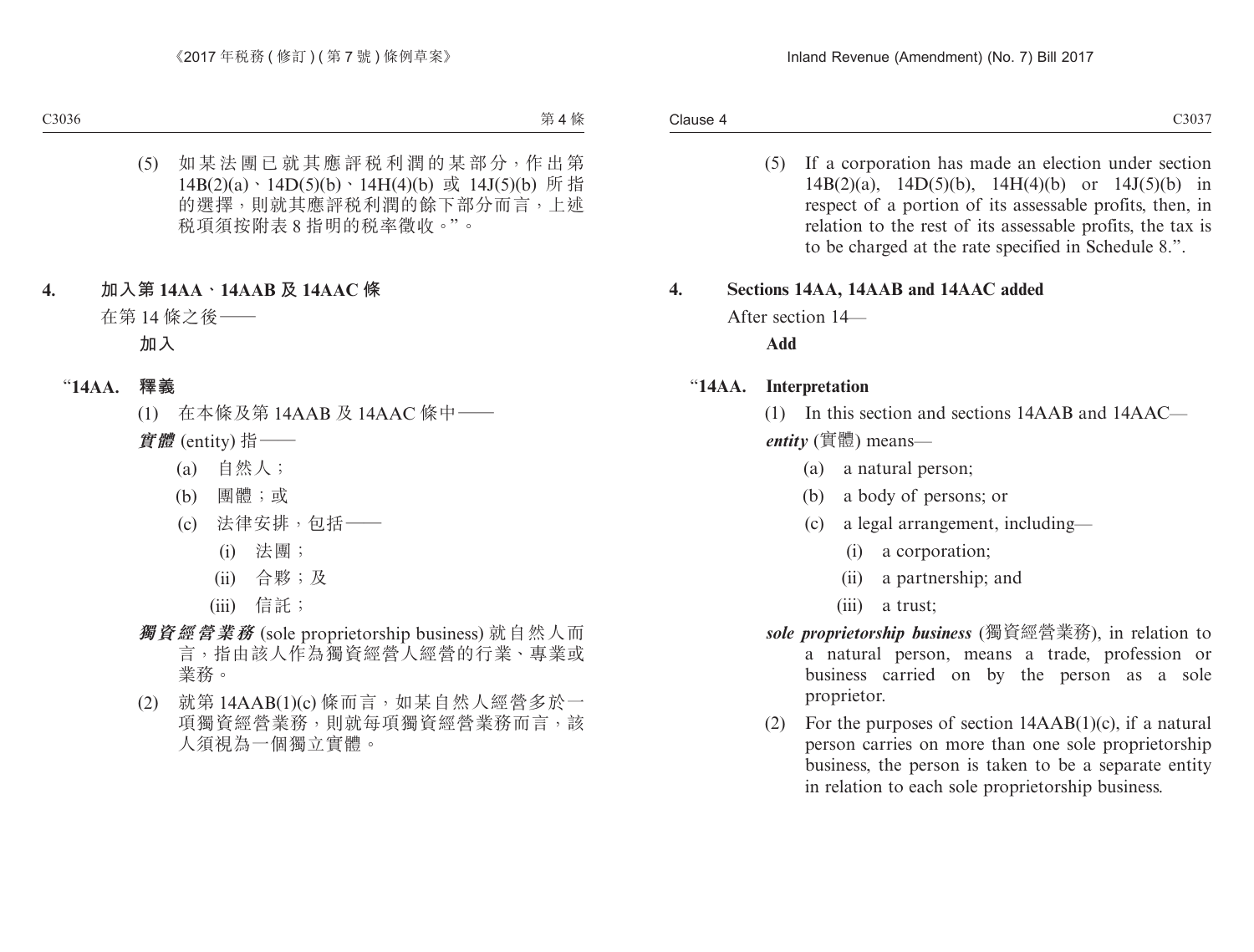#### **14AAB. Meaning of** *connected entity*

- (1) For the purposes of section 14AAC, an entity is a connected entity of another entity if—
	- (a) one of them has control over the other;
	- (b) both of them are under the control of the same entity; or
	- (c) in the case of the first entity being a natural person carrying on a sole proprietorship business—the other entity is the same person carrying on another sole proprietorship business.
- (2) For the purposes of subsection (1), an entity (*entity A*) has control over another entity (*entity B*) if—
	- (a) in the case of entity B being a trust—entity A is entitled to a vested interest in more than 50% of the capital of the property of the trust—
		- (i) whether the interest is in possession or in remainder or reversion; and
		- (ii) whether the interest is defeasible or not; or
	- (b) in any other case—entity A has a specified interest in entity B.
- (3) However, entity A does not have control over entity B if it falls within the description in subsection  $(2)(a)$ or (b) in respect of entity B solely by acting in the capacity of a trustee.
- (4) For the purposes of subsection  $(2)(b)$ , entity A has a specified interest in entity B if entity A, whether directly or indirectly through one or more than one other entity (*interposed entity*)—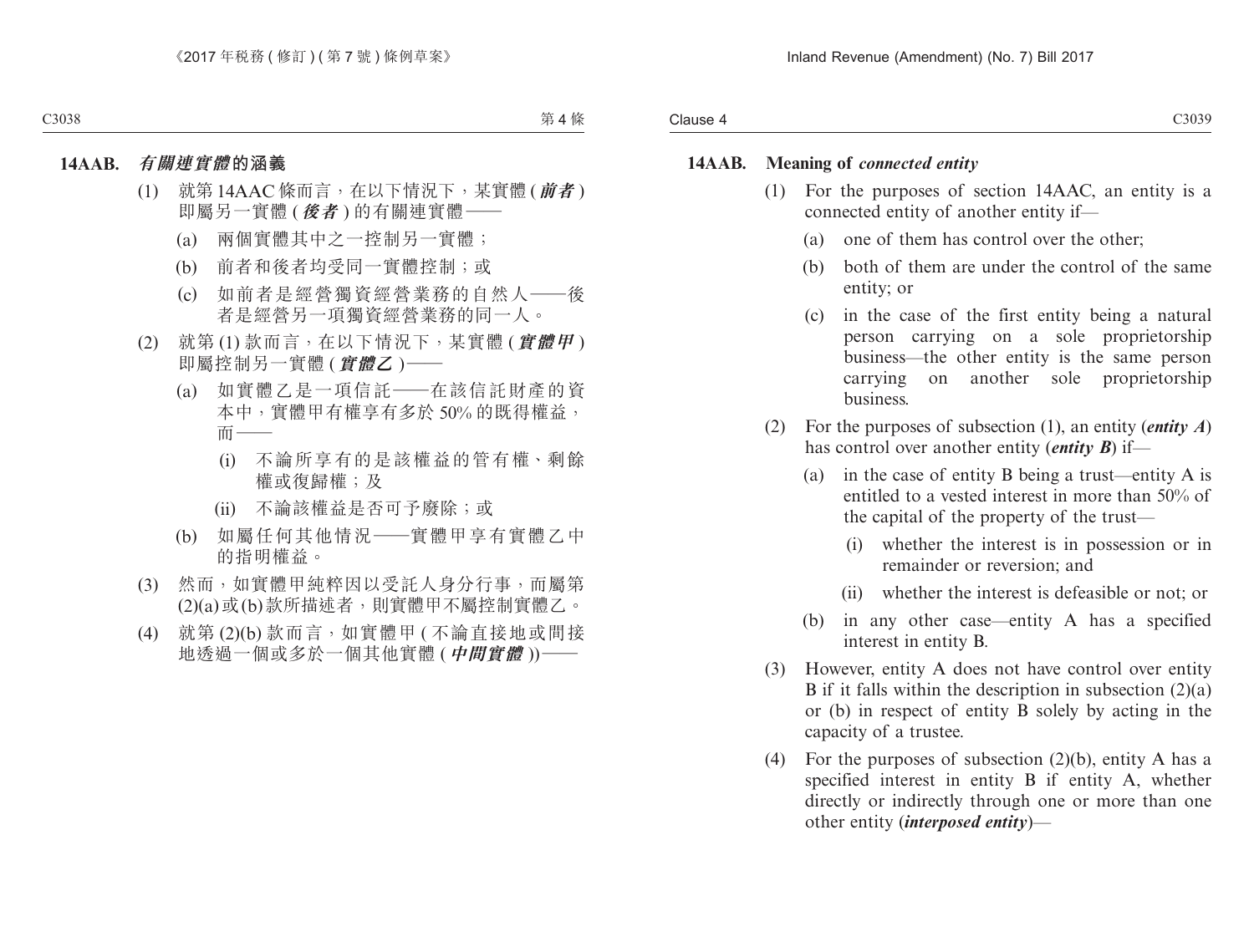- (a) owns or controls more than 50% in aggregate of the issued share capital of entity B;
- (b) is entitled to exercise or control the exercise of more than 50% in aggregate of the voting rights in entity B; or
- (c) is entitled to more than  $50\%$  in aggregate of the capital or profits of entity B.
- (5) For the purposes of subsection (4), the extent of any indirect interest of entity A in entity B is—
	- (a) if there is 1 interposed entity—the percentage arrived at by multiplying the percentage representing the extent of the direct interest of entity A in the interposed entity by the percentage representing the extent of the direct interest of the interposed entity in entity B; or
	- (b) if there is a series of 2 or more interposed entities—the percentage arrived at by multiplying the percentage representing the extent of the direct interest of entity A in the first interposed entity in the series by—
		- (i) the percentage representing the extent of the direct interest of each interposed entity (other than the last interposed entity) in the next interposed entity in the series; and
		- (ii) the percentage representing the extent of the direct interest of the last interposed entity in entity B.
- (6) For the purposes of subsection (5), the extent of the direct interest of an entity in another entity is—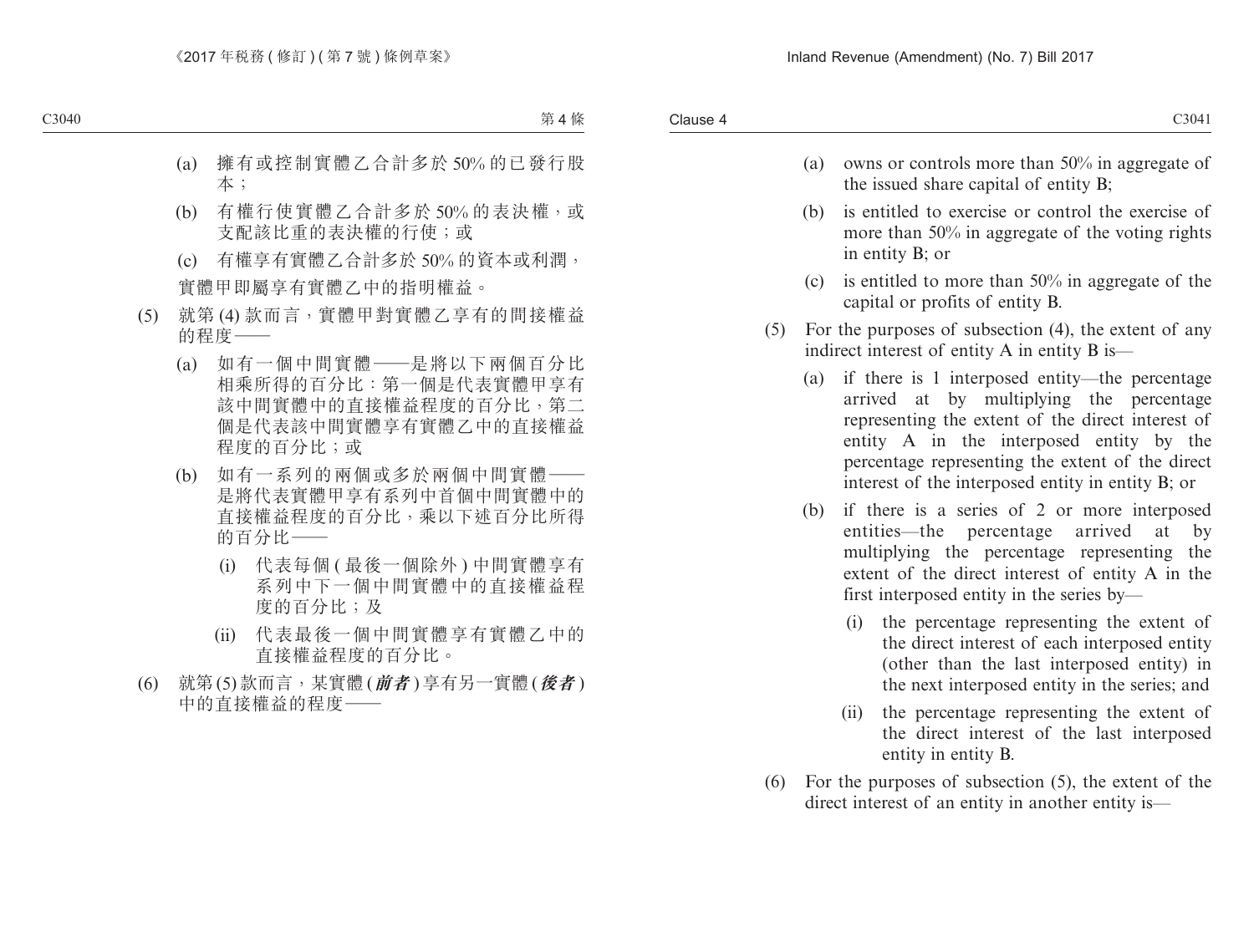- (a) in relation to issued share capital—the percentage of the issued share capital of the other entity directly owned or directly controlled by the first entity;
- (b) in relation to voting rights—the percentage of the voting rights in the other entity that the first entity is directly entitled to exercise, or over which the first entity is directly entitled to control the exercise; or
- (c) in relation to capital or profits—the percentage of the capital or profits of the other entity that the first entity is directly entitled to.
- (7) For the purposes of this section, if an entity is a corporation, a reference to the exercise of the voting rights in the entity is to be construed as a reference to the exercise of the voting rights at general meetings of the entity.

#### **14AAC. Charge of profits tax for connected entities**

- (1) This section applies to an entity in relation to any year of assessment commencing on or after 1 April 2018 (*specified year of assessment*) if, at the end of the basis period of the entity for that year of assessment, the entity has any connected entity.
- (2) Section 14 applies to the entity subject to any applicable modifications specified in subsection (3).
- (3) The modifications are—
	- (a) for an entity other than a corporation—the reference in section  $14(2)(b)$  to "in accordance" with section 1 of Schedule 8A" is taken to be a reference to "at the standard rate";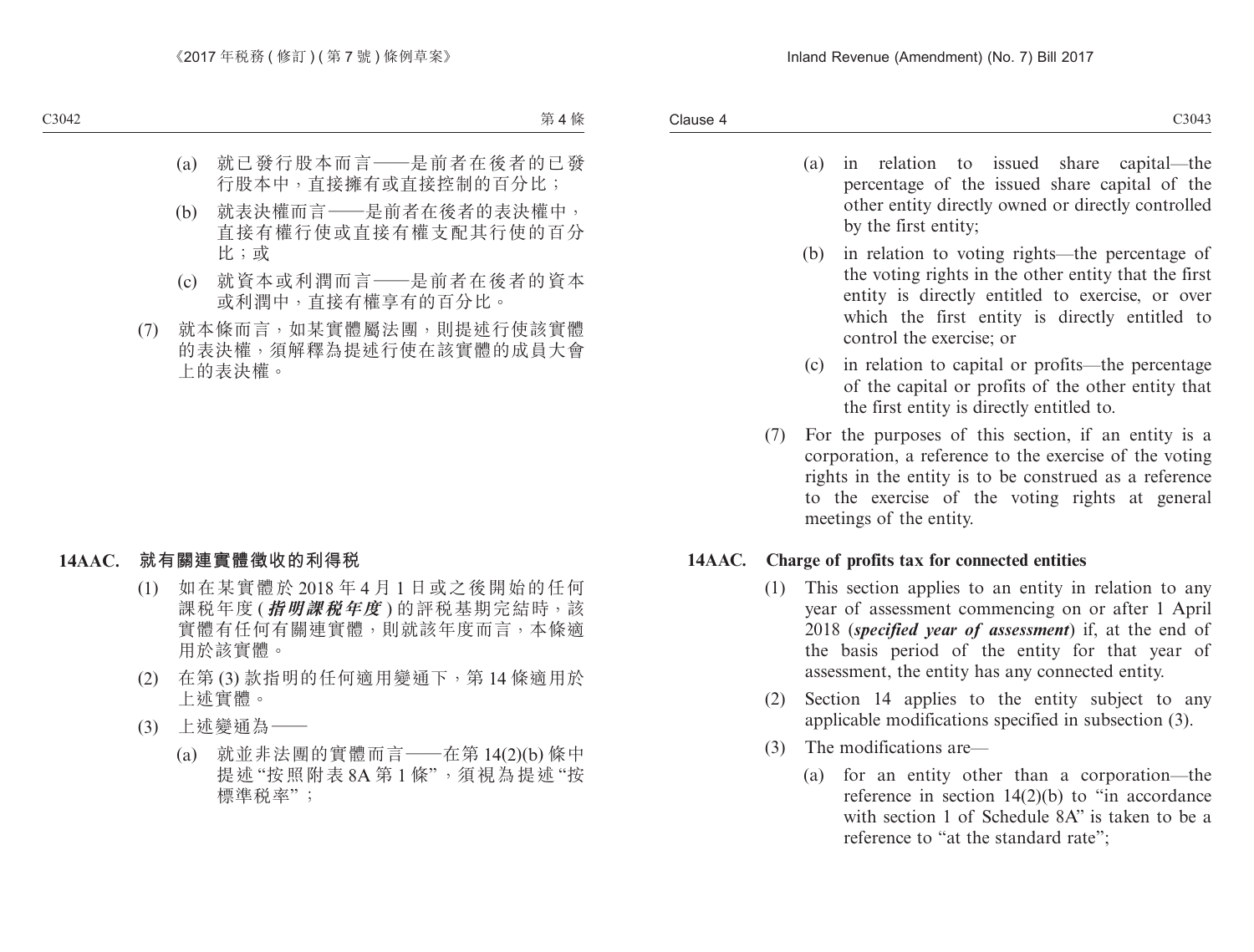Clause 5  $\blacksquare$ Clause 5  $\blacksquare$ 

- (b) for a corporation—the reference in section  $14(3)(b)$  to "in accordance with section  $2(a)$  of Schedule 8B" is taken to be a reference to "at the rate specified in Schedule 8"; and
- (c) for a corporation that is a partner in a partnership—the reference in section 14(4)(b) to "in accordance with section 2(b) of Schedule 8B" is taken to be a reference to "at the rate specified in Schedule 8".
- (4) However, the Commissioner may exempt an entity from subsection (2) for a specified year of assessment if the entity has elected in writing to be so exempted.
- (5) The election, once made, is irrevocable.
- (6) Subsection (4) does not apply to an entity (*entity A*) for a specified year of assessment if—
	- (a) entity A is a connected entity of another entity (*entity B*) at the end of the basis period of entity A for that year of assessment; and
	- (b) entity B has been exempted under that subsection for that year of assessment.".

**5. Section 19CA amended (treatment of losses: concessionary trading receipts)**

Section 19CA(5)—

#### **Repeal the definition of** *normal trading receipts*

#### **Substitute**

"*normal trading receipts* (一般營業收入) means any trading receipts and other sums, other than concessionary trading receipts;".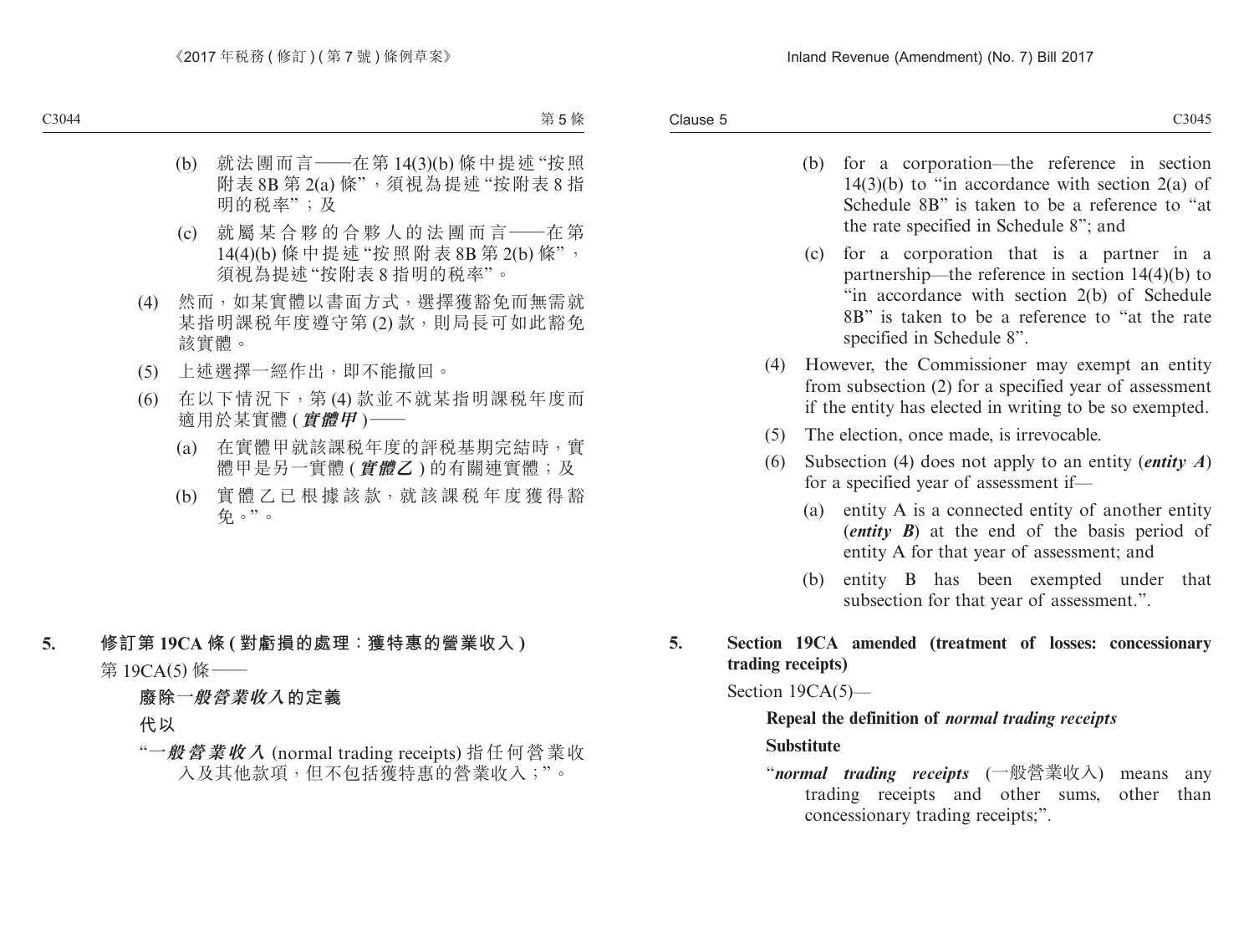#### **6. Section 63H amended (amount of provisional profits tax)**

 $(1)$  Section 63H $(1)$ — **Repeal**

" $(1A)$ .".

(2) Section 63H(1)— **Repeal**

"at the standard rate".

(3) Section 63H—

## **Repeal subsection (1A)**

#### **Substitute**

- "(1A) For a person other than a corporation, the tax is to be charged on the assessable profits of the person—
	- (a) for any year of assessment commencing before 1 April 2018—at the standard rate; or
	- (b) for any year of assessment commencing on or after 1 April 2018—in accordance with section 1 of Schedule 8A.
	- (1B) For a corporation, the tax is to be charged, subject to subsections (1C) and (1D), on the assessable profits of the corporation—
		- (a) for any year of assessment commencing before 1 April 2018—at the rate specified in Schedule 8; or
		- (b) for any year of assessment commencing on or after 1 April 2018—in accordance with section 2(a) of Schedule 8B.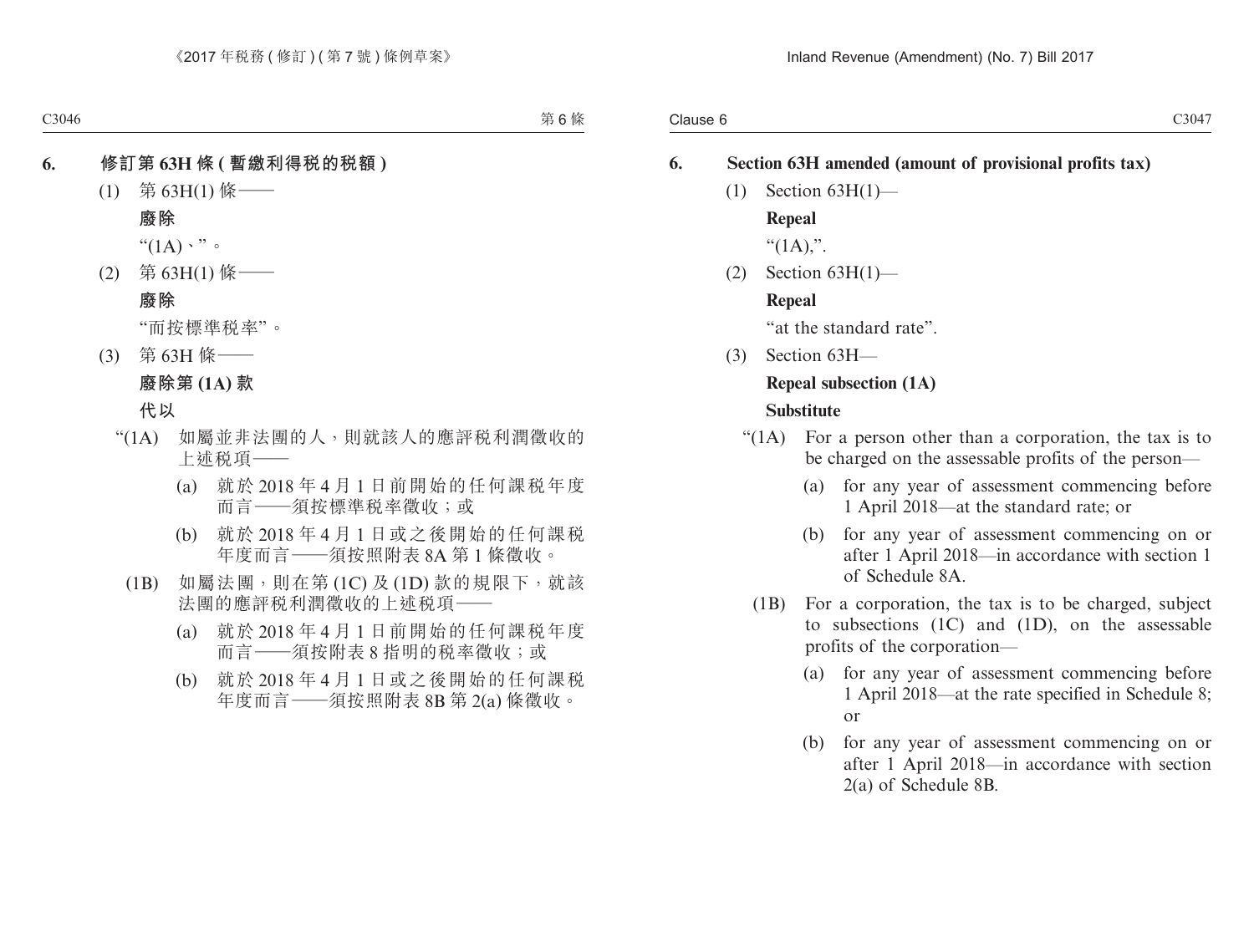- (1C) If a corporation is a partner in a partnership, in relation to any share of assessable profits of the partnership apportioned to the corporation under section 22A, the tax is to be charged—
	- (a) for any year of assessment commencing before 1 April 2018—at the rate specified in Schedule 8; or
	- (b) for any year of assessment commencing on or after 1 April 2018—in accordance with section 2(b) of Schedule 8B.
- (1D) If a corporation has made an election under section 14B(2)(a), 14D(5)(b), 14H(4)(b) or 14J(5)(b) in respect of a portion of its assessable profits, then, in relation to the rest of its assessable profits, the tax is to be charged at the rate specified in Schedule 8.".

#### **7. Section 63HA added**

After section 63H—

#### **Add**

#### "**63HA. Amount of provisional profits tax for connected entities**

- (1) This section applies to an entity in relation to any year of assessment commencing on or after 1 April 2018 (*specified year of assessment*) if, at the end of the basis period of the entity for the year preceding that year of assessment, the entity has any connected entity.
- (2) Section 63H applies to the entity subject to any applicable modifications specified in subsection (3).
- (3) The modifications are—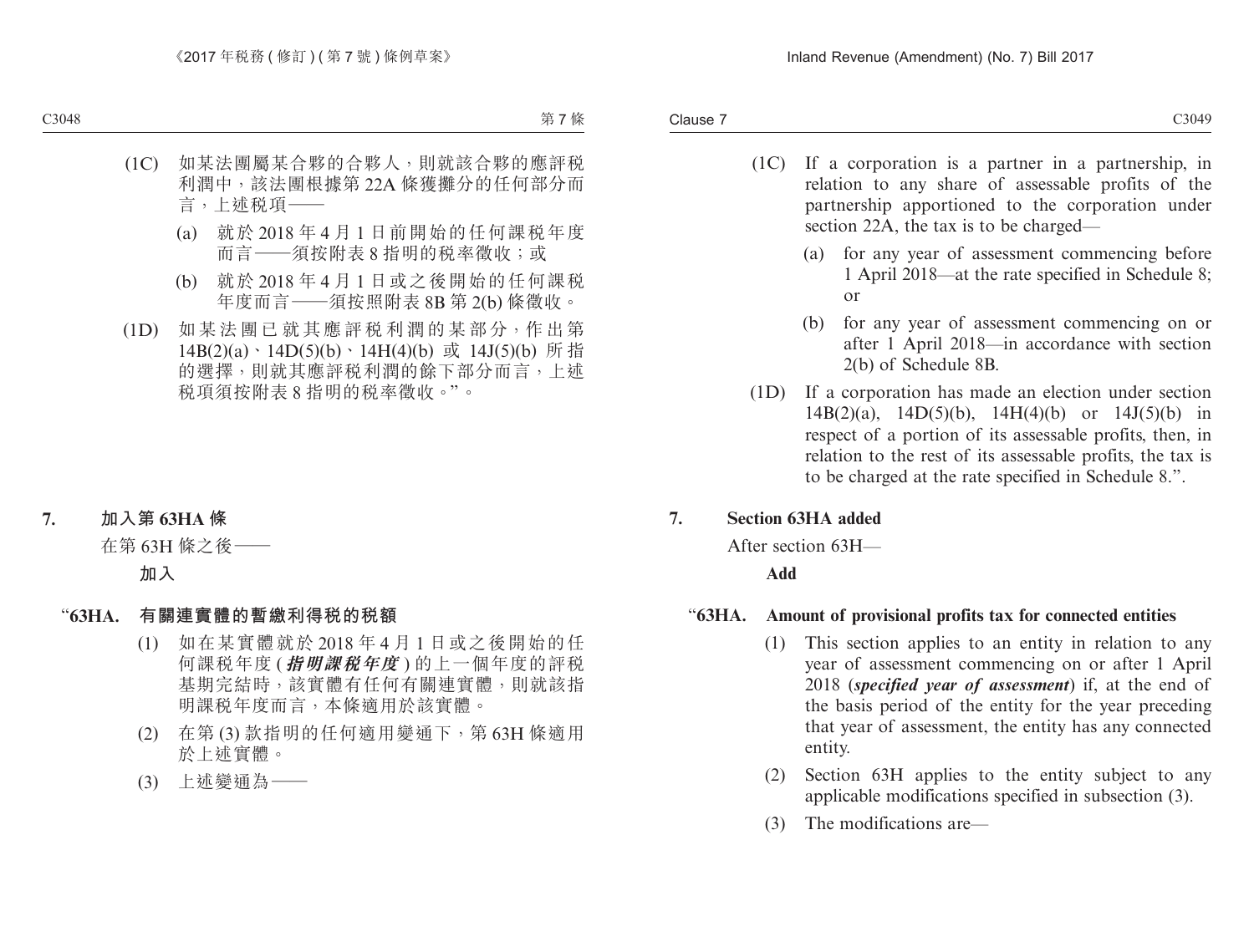- (a) for an entity other than a corporation—the reference in section  $63H(1A)(b)$  to "in accordance with section 1 of Schedule 8A" is taken to be a reference to "at the standard rate";
- (b) for a corporation—the reference in section  $63H(1B)(b)$  to "in accordance with section  $2(a)$ of Schedule 8B" is taken to be a reference to "at the rate specified in Schedule 8"; and
- (c) for a corporation that is a partner in a partnership—the reference in section 63H(1C)(b) to "in accordance with section 2(b) of Schedule 8B" is taken to be a reference to "at the rate specified in Schedule 8".
- (4) However, the Commissioner may exempt an entity from subsection (2) for a specified year of assessment if the entity has elected in writing to be exempted from section 14AAC(2) for the year preceding that year of assessment.
- (5) Also, the Commissioner may exempt an entity from subsection (2) for the year of assessment commencing on 1 April 2018 if the entity has elected in writing to be so exempted.
- (6) Subsection (5) does not apply to an entity (*entity A*) if—
	- (a) entity A is a connected entity of another entity (*entity B*) at the end of the basis period of entity A for the year of assessment commencing on 1 April 2017; and
	- (b) entity B has been exempted under that subsection for the year of assessment commencing on 1 April 2018.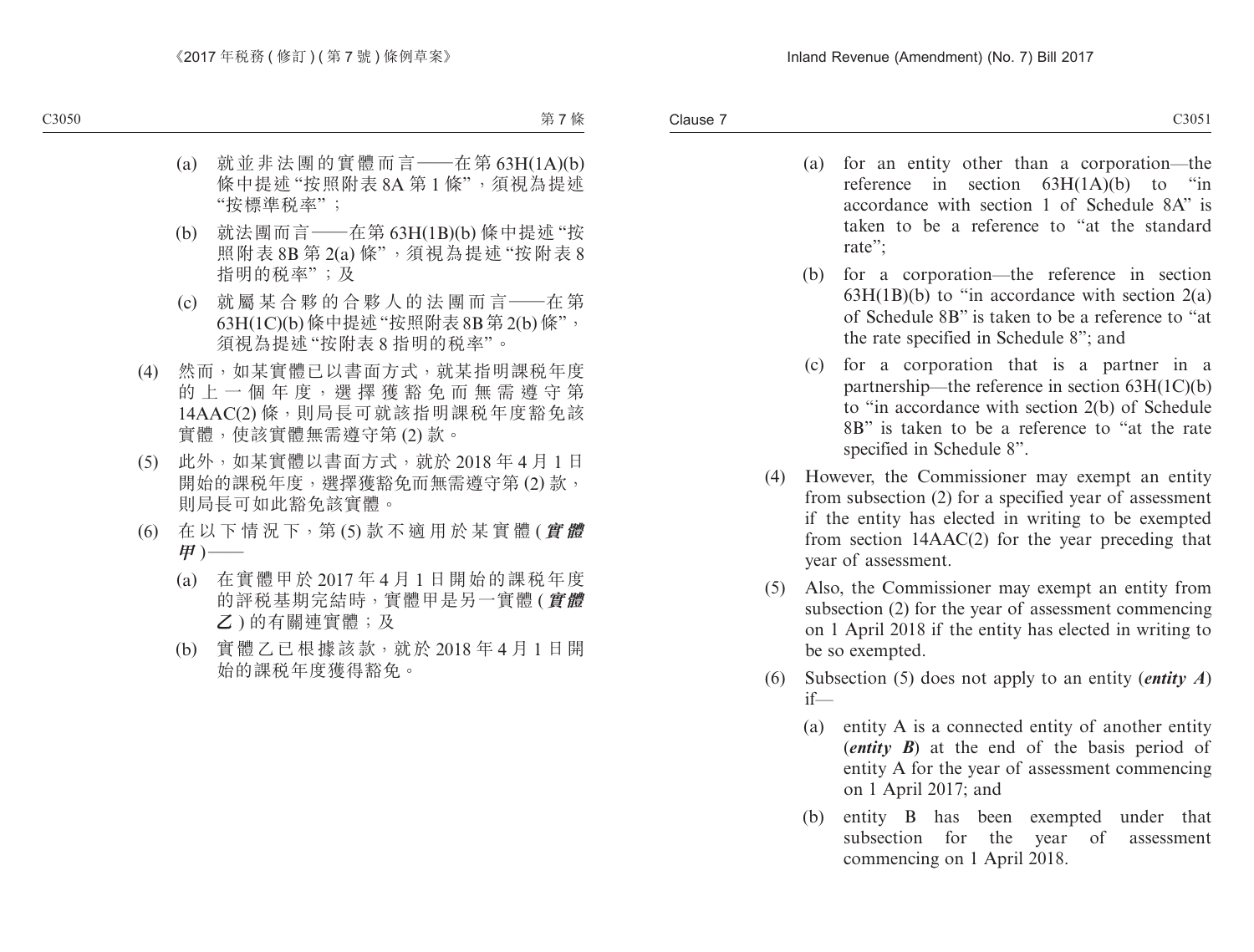(7) Sections 14AA and 14AAB apply for the interpretation of this section as they apply for the interpretation of section 14AAC.".

#### **8. Section 89 amended (transitional provisions)**

Section 89—

#### **Add**

"(21) Schedule 43 has effect in relation to a person liable to pay provisional profits tax in respect of the year of assessment commencing on 1 April 2018.".

#### **9. Schedule 1 amended (standard rate)**

Schedule 1—

**Repeal**

" $& (5)$ ".

#### **10. Schedule 8 amended (rate of profits tax in respect of a corporation)**

Schedule 8—

#### **Repeal**

"[ss. 14(2), 14A(1), 14B(1), 14D(1), 14H(1), 14J(1), 16(2I),  $19CA(4) & (5) & 63H(1A)$ "

#### **Substitute**

"[ss. 14, 14AAC, 14A, 14B, 14D, 14H, 14J, 16, 19CA, 63H & 63HA]".

#### **11. Schedules 8A and 8B added**

After Schedule 8—

**Add**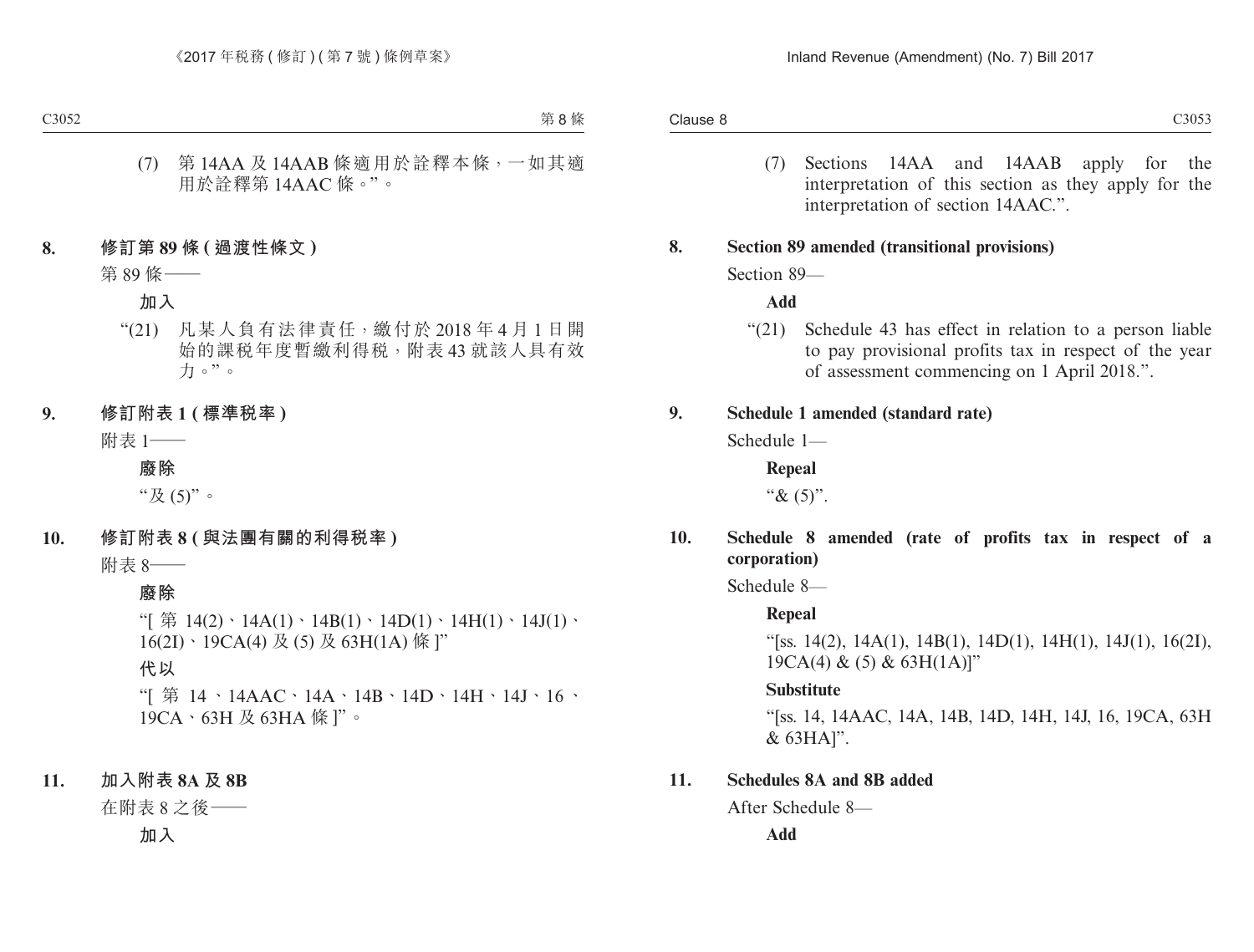## "**Schedule 8A**

[ss. 14, 14AAC, 63H & 63HA & Sch. 43]

## **Two-tiered Rates of Profits Tax—Persons other than Corporations**

- 1. For a year of assessment commencing on or after 1 April 2018, profits tax is chargeable in respect of each trade, profession or business—
	- (a) at the rate of 7.5% on the assessable profits from the trade, profession or business up to \$2,000,000; and
	- (b) at the rate of 15% on any part of the assessable profits over \$2,000,000 from the trade, profession or business.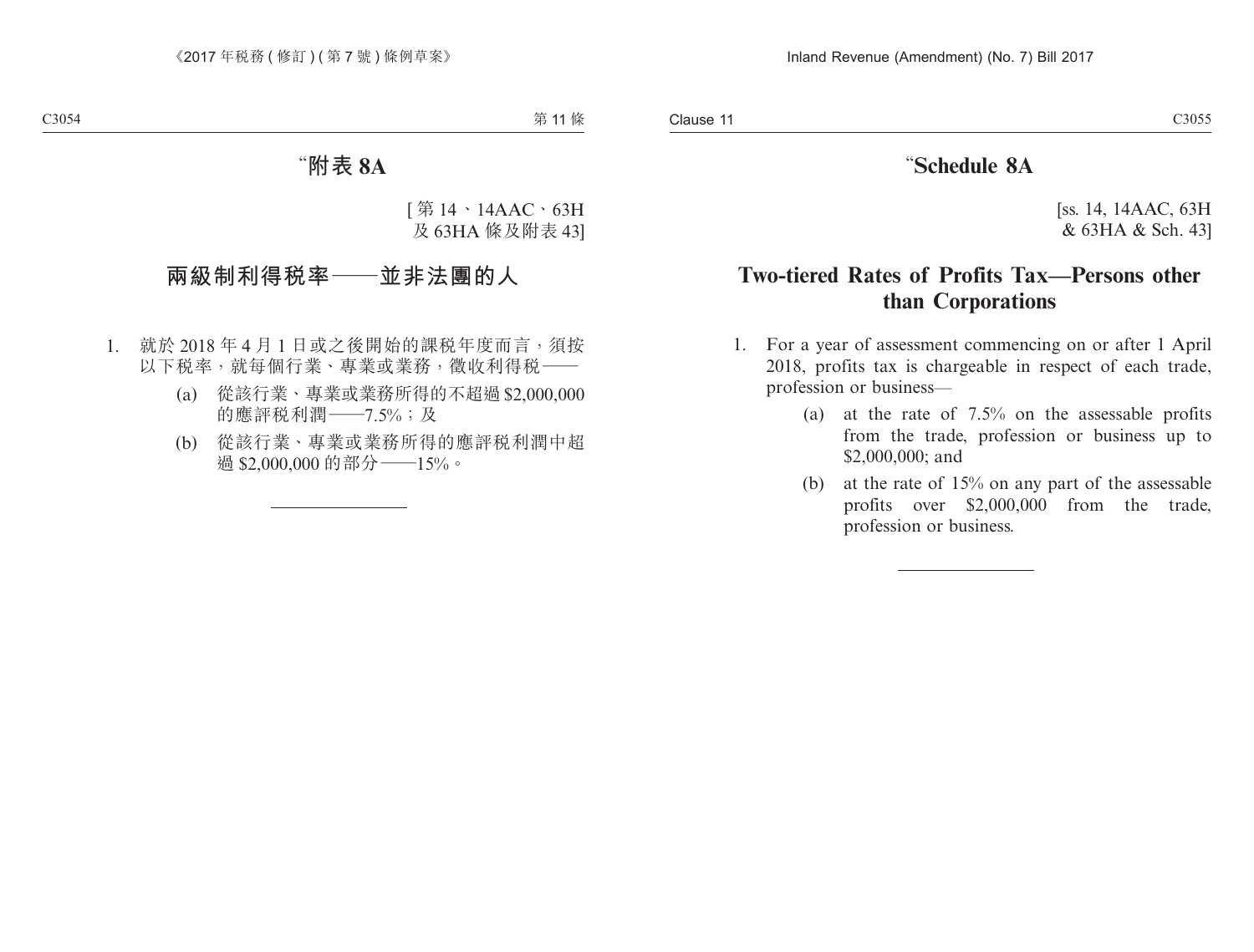## **Schedule 8B**

[ss. 14, 14AAC, 63H & 63HA & Sch. 43]

## **Two-tiered Rates of Profits Tax—Corporations**

- 1. In this Schedule
	- *threshold* (限額), for a corporation that is a partner in a partnership, means \$2,000,000 multiplied by the ratio at which the corporation shares the profits or losses of the partnership during the basis period for the year of assessment concerned.
- 2. For a year of assessment commencing on or after 1 April 2018, profits tax is chargeable—
	- (a) for a corporation—
		- (i) at the rate of 8.25% on assessable profits up to \$2,000,000; and
		- (ii) at the rate of 16.5% on any part of assessable profits over \$2,000,000; and
	- (b) for a corporation that is a partner in a partnership—
		- (i) at the rate of 8.25% on the net share of assessable profits concerned up to the threshold; and
		- (ii) at the rate of 16.5% on any part of the net share of assessable profits over the threshold.".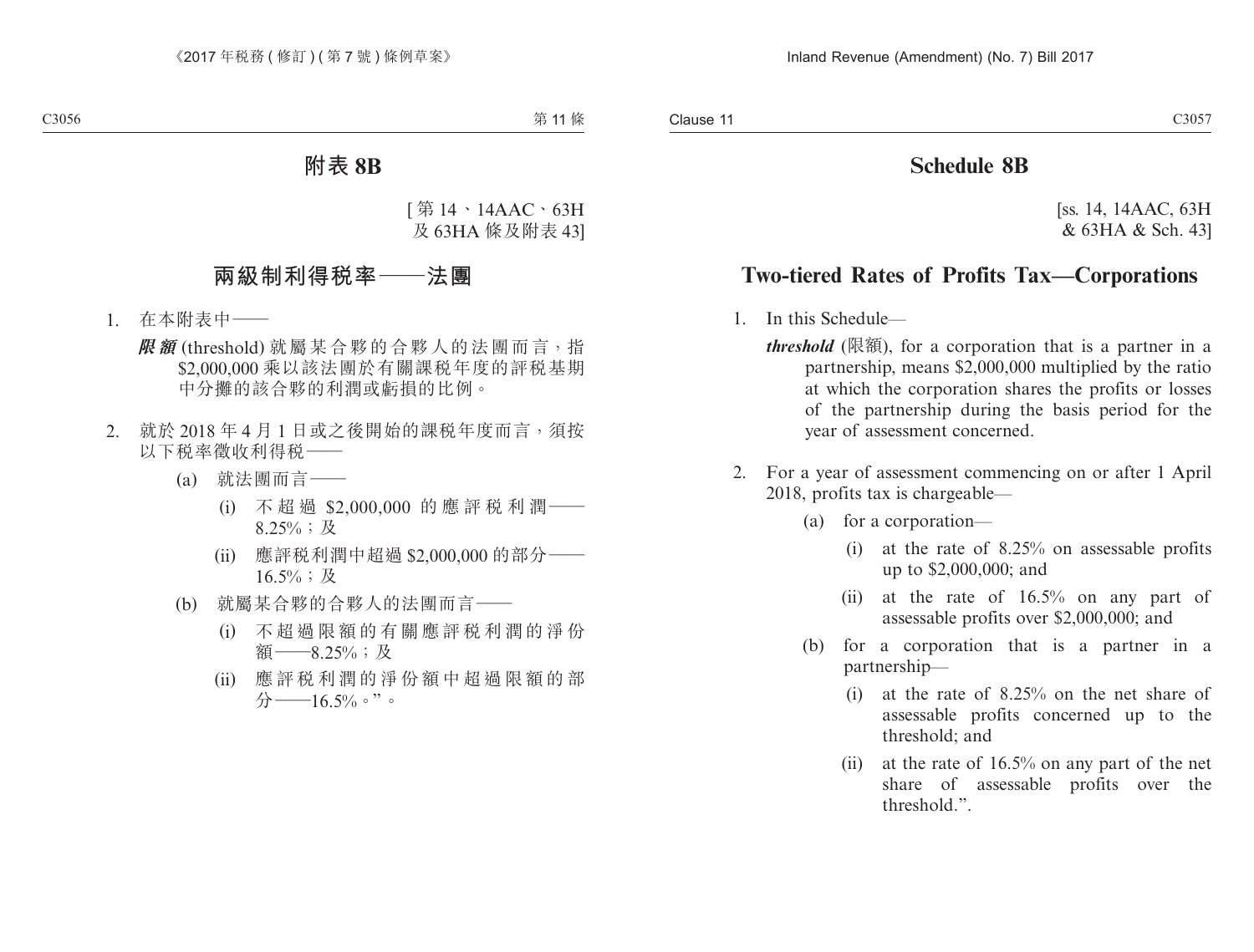## **12. Schedule 43 added** The Ordinance—

**Add**

### "**Schedule 43**

 $[s. 89(21)]$ 

## **Transitional Provisions Relating to Provisional Profits Tax in respect of Year of Assessment 2018/19**

#### **1. Interpretation**

In this Schedule—

*year of assessment 2018/19* (2018/19課稅年度) means the year of assessment commencing on 1 April 2018.

#### **2. Application for holding over payment of provisional profits tax on additional ground**

- (1) A person who is liable to pay provisional profits tax in respect of the year of assessment 2018/19 may apply to the Commissioner to have the payment of the whole or part of the tax held over until the person is required to pay profits tax for the year.
- (2) An application may be made under subsection (1) if, for the year of assessment 2018/19, the person is, or is likely to be, chargeable to profits tax in accordance with section 1 of Schedule 8A, or section 2 of Schedule 8B, under section 14.
- (3) This section does not affect the operation of section 63J.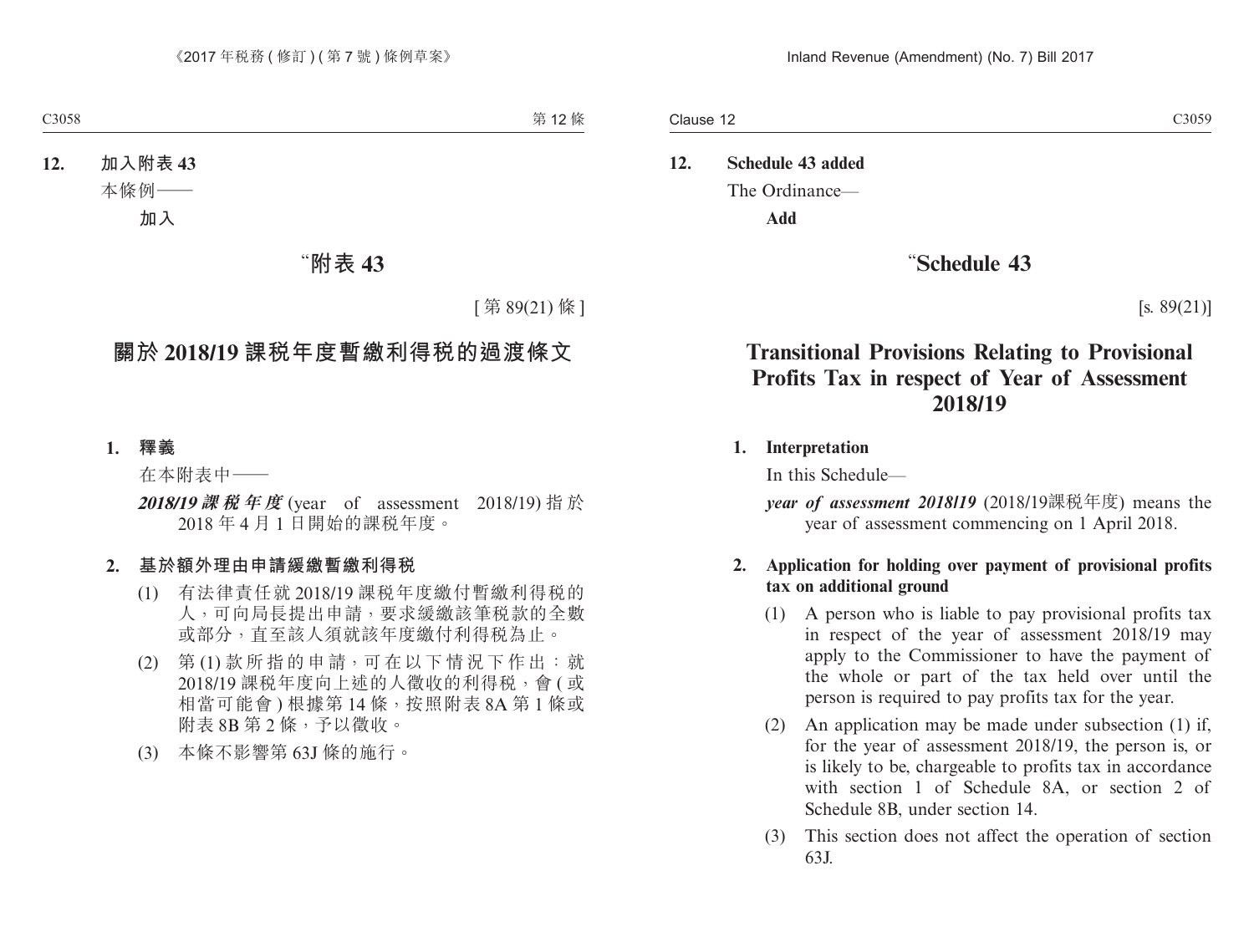#### **3. Provisions supplementary to section 2 of this Schedule**

- (1) This section applies to an application under section 2 of this Schedule.
- (2) The application must be made in writing.
- (3) The application must be made not later than—
	- (a) the 28th day before the day by which the provisional profits tax is to be paid; or
	- (b) the 14th day after the date of the notice for payment of provisional profits tax under section 63H(7),

whichever is the later.

- (4) However, the Commissioner may, if satisfied that it is appropriate, either generally or in a particular case, postpone the deadline.
- (5) On receipt of the application, the Commissioner—
	- (a) must consider the application; and
	- (b) may hold over the payment of the whole or part of the provisional profits tax.
- (6) The Commissioner must, by notice in writing, inform the applicant of the Commissioner's decision.".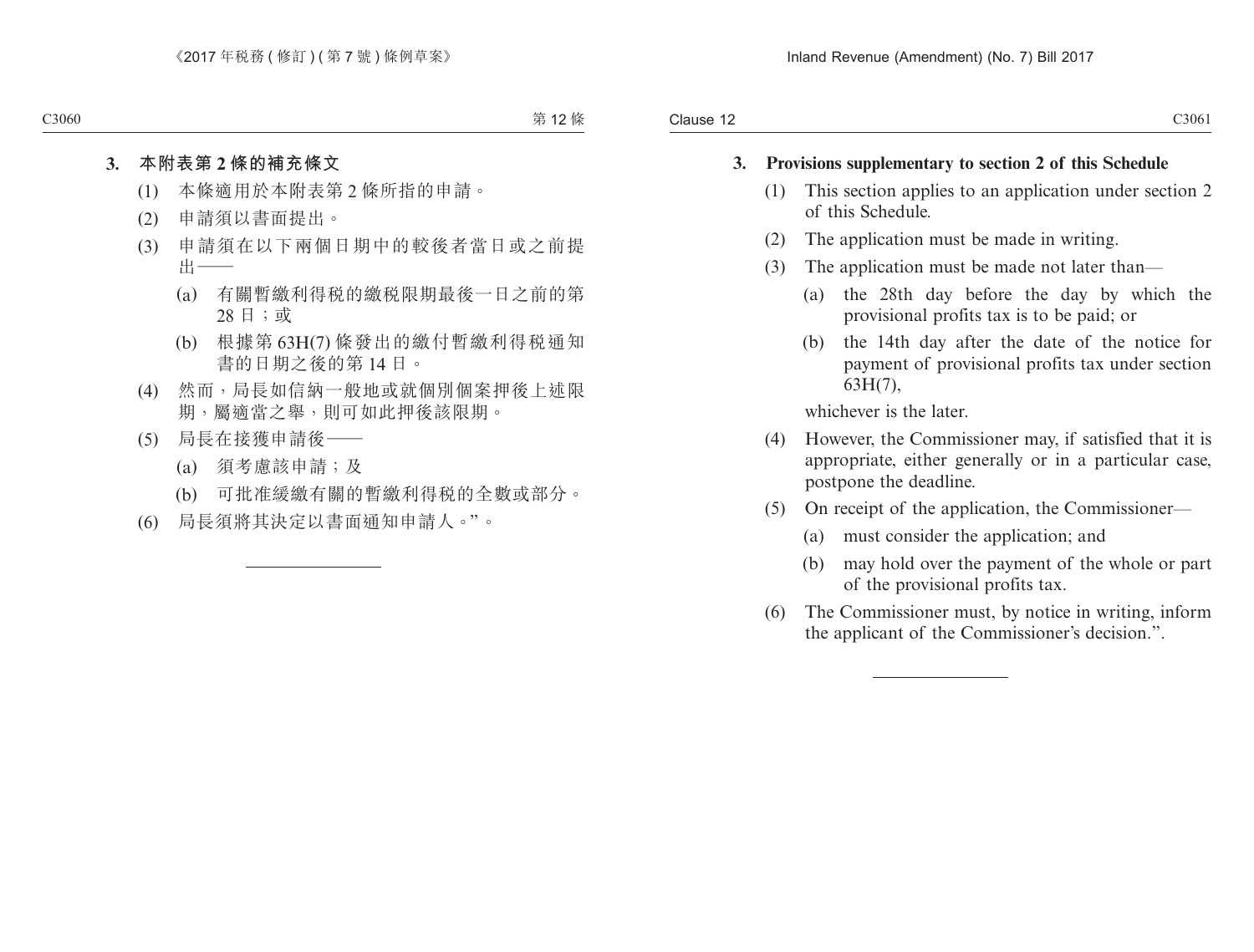#### **Explanatory Memorandum**

The object of this Bill is to amend the Inland Revenue Ordinance (Cap. 112) (*Ordinance*) to implement a two-tiered profits tax rates system for the years of assessment commencing on or after 1 April 2018.

- 2. Clause 1 sets out the short title.
- 3. Clause 3 amends section 14 of the Ordinance (charge of profits tax) to provide that for any year of assessment commencing on or after 1 April 2018, profits tax is to be charged in accordance with the new Schedule 8A or 8B to the Ordinance (depending on whether the person is a corporation).
- 4. Clause 4 adds the new sections 14AA, 14AAB and 14AAC to the Ordinance—
	- (a) the new section 14AA defines *entity* and *sole proprietorship business*;
	- (b) the new section 14AAB defines *connected entity*; and
	- (c) the new section 14AAC provides that if 2 or more entities are connected, the two-tiered profits tax rates may only apply to one of them.
- 5. Clauses 5, 6, 7, 9 and 10 make the following consequential amendments to the Ordinance—
	- (a) amending section 19CA (treatment of losses: concessionary trading receipts);
	- (b) amending section 63H (amount of provisional profits tax);
	- (c) adding the new section 63HA (amount of provisional profits tax for connected entities);